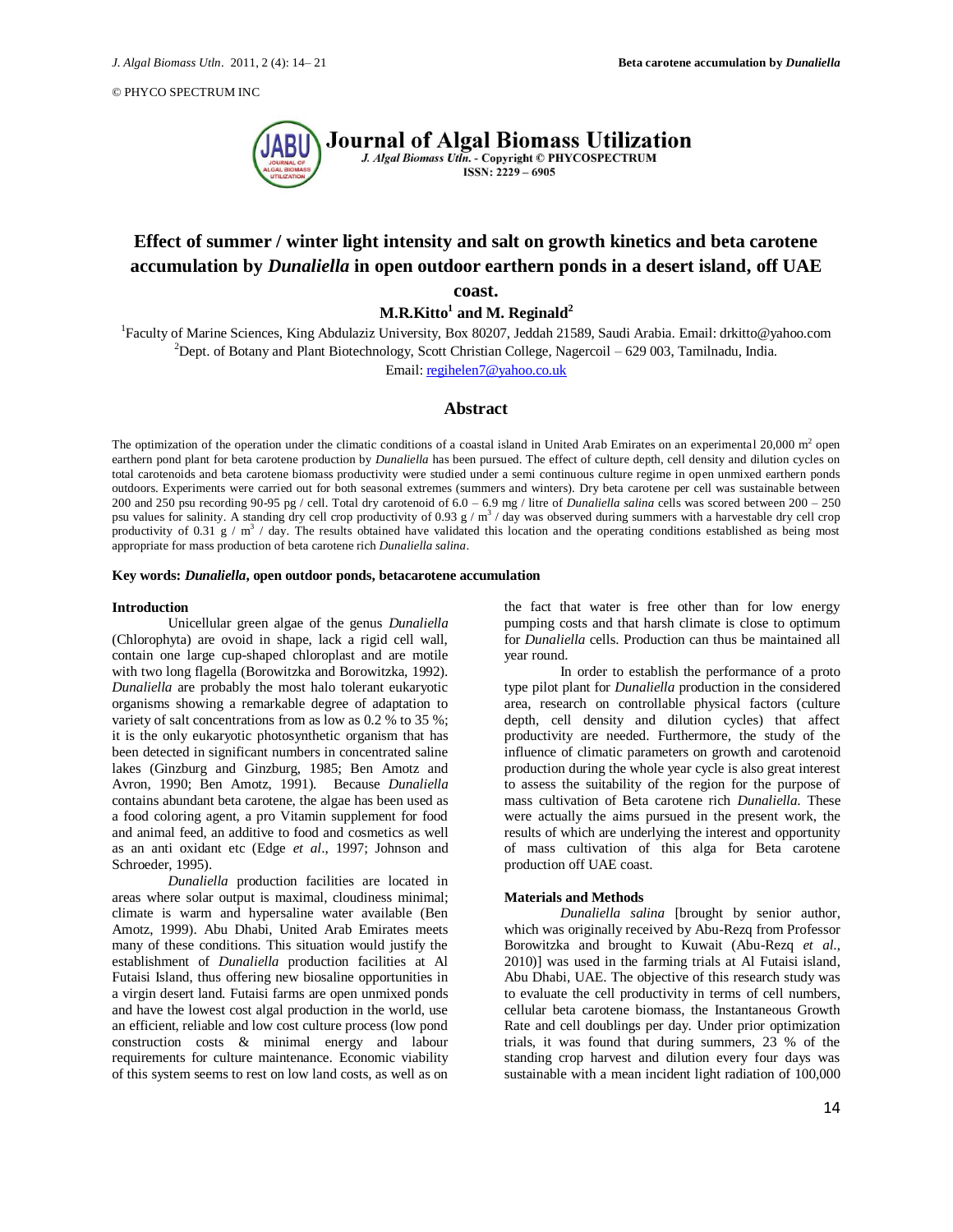lux. During winters, 11 % of the standing crop harvest and dilution was sustainable with a mean incident light radiation of 65,000 lux. Carotene-turgid cells were lessmotile and wind-carried to the pond corners (Plate 1). The average depth of the pond was fixed at 30 cms during summers and 20 cms during winters on an empirical approach.

小红豆

**Plate. 1. Carotene-rich** *Dunaliella* **cells suffering wind-carriage effects to pond corners.**

**Plate 2. Vast expanse of solar captor surface of 20,000 m<sup>2</sup> pond of** *Dunaliella.*



Temperature and light were not controlled and reflected those available naturally. Cells were grown in semi-continuous regime with post harvest dilutions as specified above. The increase in biomass and Beta carotene between two consecutive dilutions was taken as a

measurement of cell growth and biomass. The photosynthetic photon flux density (PPFD) at the culture surface was measured using a quantum sensor (model LI-190 SB); connected to a quantum / radiometer / photometer (model LI – 188 B; Li – Inc., Lincoln NE, USA). Cell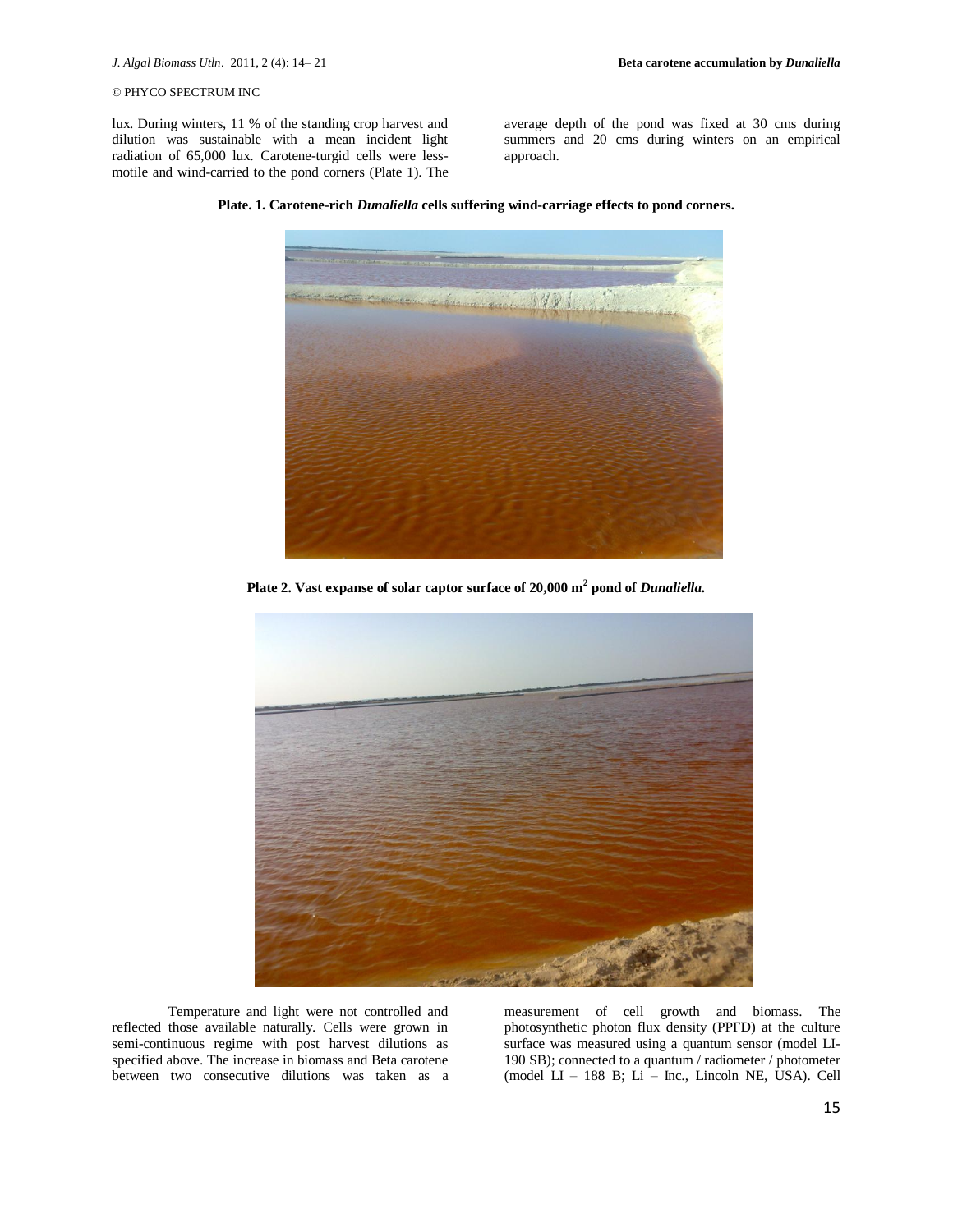density was determined from the measured cell number, during the logarithmic phase of growth.

Dry weight was determined in pre-washed glass fibber filter with aliquots of the culture, washed with ammonium formate 1% (W/V) and dried at 80 C for 24 h.

For carotene analysis, a 1 ml aliquot of suspension was centrifuged at 1000 x g for 5 min and the pellet extracted with 3 ml ethanol : hexane 2:1 (v/v), 2 ml water and 4 ml hexane were added and the mixture vigorously shaken and centrifuged again at 1000 x g for 5 minutes. The hexane layer was separated and its absorbance determined. A 450 x 25.2 equals the micrograms of carotene in sample (Shaish *et al*., 1992).

#### **Results**

Total dry carotenoids (mg/L) on semi continuous harvest - dilution cycles during summers (100,000 lux) at 250 psu showed a highest pre-harvest value of 6.93 mg / L and a highest post-harvest value of 2.7 mg / L, when harvest and dilution were 23 % of the standing crop (Table 1). Summer harvest frequency was every 4 days. The concentration of Beta carotene present (pg/ cell) on semi continuous harvest – dilution cycle during summers (100,000 lux) at 250 psu exhibited uniformity in dry beta carotene values / cell. However the maximum pre-harvest value recorded were 98.14 (pg/cell). The lowest pre harvest value was 84.88 (pg/cell). Post harvest and dilution reading recorded the maximum of 30.47 (pg/cell) and a lowest reading of 24.13 (pg/cell)(Fig. 1).

### **Table 1. Total dry carotenoids (mg/l) on semi-continuous harvest-dilution cycles during summers (100,000 Lux) at 250**

| Time<br>Period | <b>Before</b><br>Harvest | Post Harvest (23%)<br>Harvest and<br>Dilution) | Before<br>Harvest | Post Harvest (23%)<br>Harvest and Dilution) | Before<br>Harvest | Post Harvest (23%<br>Harvest and<br>Dilution) |
|----------------|--------------------------|------------------------------------------------|-------------------|---------------------------------------------|-------------------|-----------------------------------------------|
| Cycle 1        | 6.93                     | 2.54                                           | 6.86              | 2.47                                        | 6.14              | 2.56                                          |
| Cycle 2        | 6.34                     | 2.40                                           | 6.06              | 2.39                                        | 6.01              | 2.29                                          |
| Cycle 3        | 6.87                     | 2.43                                           | 6.48              | 2.45                                        | 6.18              | 2.36                                          |
| Cycle 4        | 6.78                     | 2.57                                           | 6.54              | 2.37                                        | 6.84              | 2.38                                          |
| Cycle 5        | 6.79                     | 2.65                                           | 6.45              | 2.73                                        | 6.81              | 2.49                                          |
| Cycle 6        | 6.91                     | 2.70                                           | 6.31              | 2.70                                        | 6.10              | 2.19                                          |

**psu**

**Fig.1. Concentration of betacarotene (pg/cell) on semi continuous harvest-dilution cycles during summers (100,000 Lux) at 250 psu.**

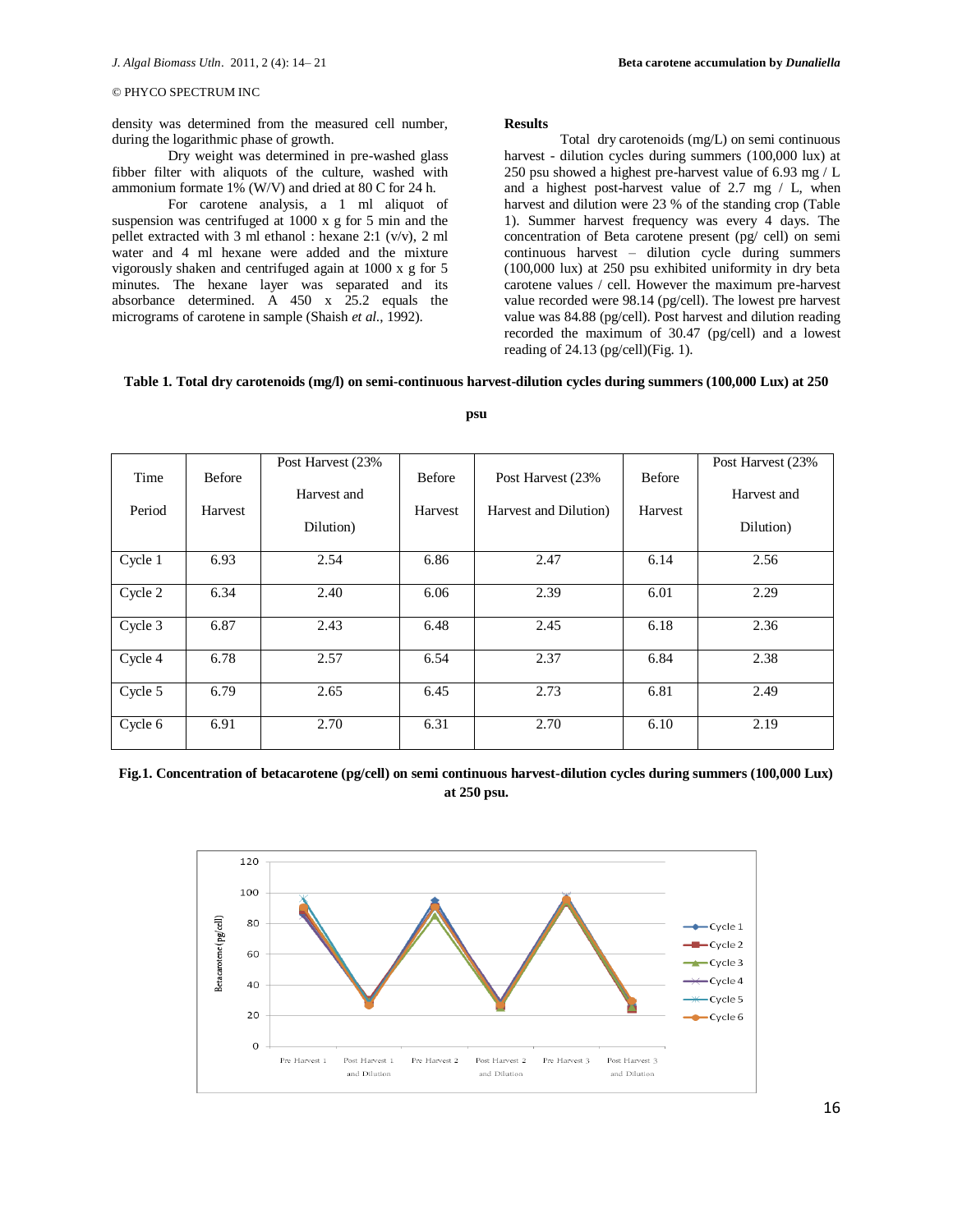Total dry carotenoid (mg/l) on semi continuous harvest-dilution cycles during winter (65,000 lux) at 250 psu showed a highest pre-harvest value of 5.73 mg/ l and a highest post harvest value of 2.01 mg / l, where harvestdilution were 11 % of the standing crop (Table 2). Winter harvest frequency was every 10 days. The concentration of beta carotene present (pg/cell) on a semi continuous

harvest-dilution cycle during winter (65,000 lux) at 250 psu exhibited similar relative consistency in results. However, the maximum pre harvest value recorded was 75.02 pg / cell. Post harvest and dilution readings recorded a maximum of 19.99 pg / cell (Fig. 2).

# **Table 2. Total dry carotenoids (mg/l) on semi-continuous harvest-dilution cycles during winters (65,000 Lux) at 250 psu**

| Time    | <b>Before</b> | Post Harvest (11%)<br>Harvest and | Before  | Post Harvest (11%)    | <b>Before</b> | Post Harvest (11%)<br>Harvest and |
|---------|---------------|-----------------------------------|---------|-----------------------|---------------|-----------------------------------|
| Period  | Harvest       | Dilution)                         | Harvest | Harvest and Dilution) | Harvest       | Dilution)                         |
| Cycle 1 | 4.80          | 1.90                              | 4.74    | 2.01                  | 4.81          | 1.96                              |
| Cycle 2 | 4.79          | 1.84                              | 4.90    | 1.93                  | 5.17          | 1.88                              |
| Cycle 3 | 4.98          | 1.91                              | 5.03    | 1.87                  | 5.64          | 1.78                              |
| Cycle 4 | 4.99          | 1.79                              | 5.33    | 1.83                  | 5.18          | 1.69                              |
| Cycle 5 | 4.72          | 1.78                              | 5.73    | 1.97                  | 5.71          | 1.81                              |
| Cycle 6 | 4.88          | 1.93                              | 1.89    | 1.92                  | 1.87          | 1.79                              |



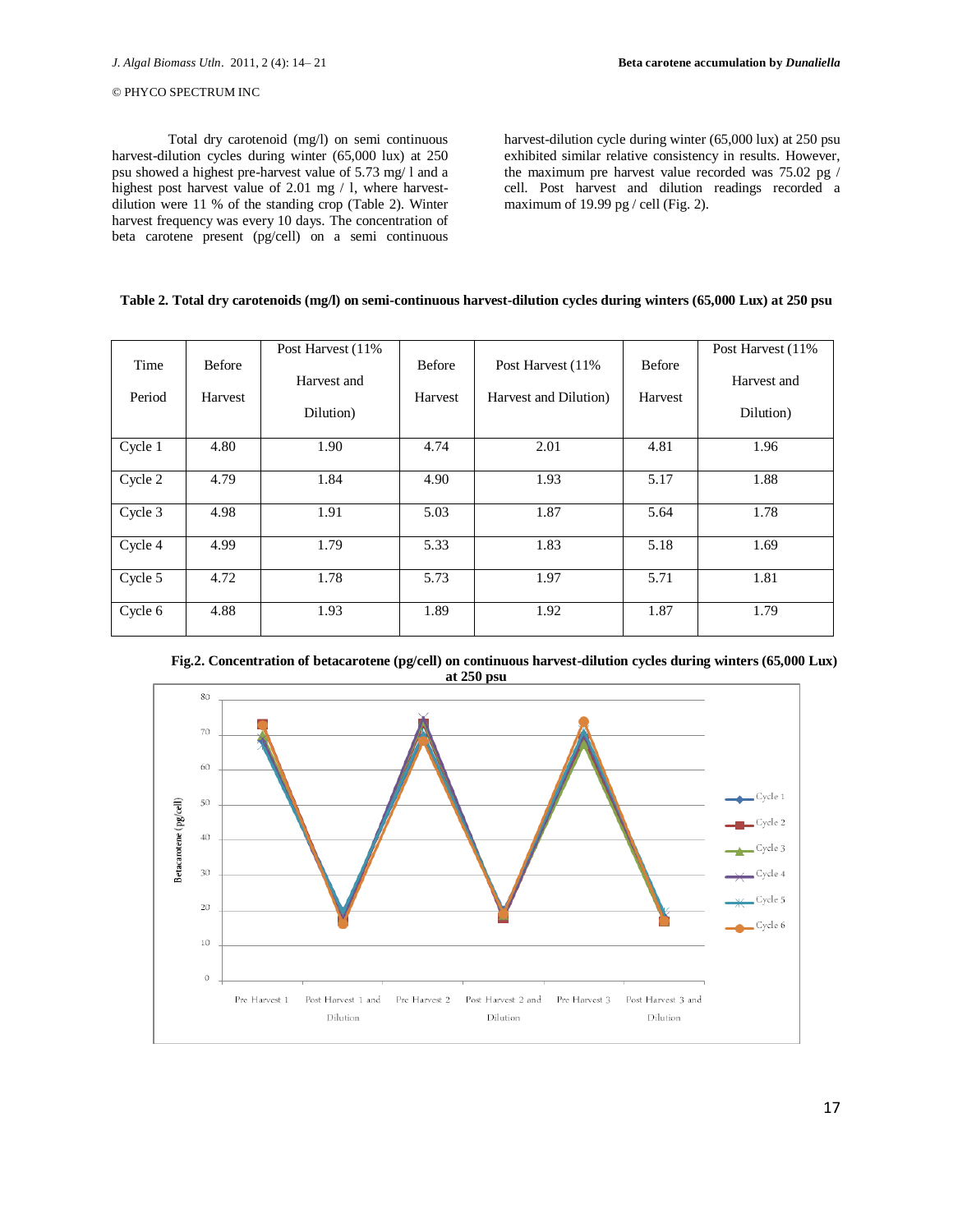The next step studying the total dry carotenoids (mg / l) at different salinities, outdoors on batch mode during summers, it was clearly evident that 263 psu possessed the highest cellular total dry carotenoids of 6.9 mg/l (Table 3). Analyzing the concentration of beta carotene (pg/cell) of *Dunaliella salina* (AUS) at different salinities in outdoor earthern ponds on batch mode during summers, it revealed that 243 psu marked the highest concentration of 98.34 pg/cell (Fig. 3).

| Table 3. Total dry carotenoids (mg/l) of Dunaliella salina (AUS) at different salinities in outdoor earthern ponds on batch |
|-----------------------------------------------------------------------------------------------------------------------------|
| mode during summers                                                                                                         |

| Days     | Salinity |      |      |      |      |      |      |      |      |      |      |      |      |
|----------|----------|------|------|------|------|------|------|------|------|------|------|------|------|
|          | 43       | 63   | 83   | 103  | 123  | 143  | 163  | 183  | 203  | 223  | 243  | 263  | 283  |
| $\theta$ | 3.08     | 3.27 | 3.37 | 3.47 | 3.52 | 3.79 | 3.89 | 3.94 | 4.08 | 4.48 | 3.99 | 3.84 | 3.99 |
| 3        | 3.66     | 3.99 | 4.10 | 4.13 | 4.23 | 4.48 | 4.60 | 4.88 | 5.41 | 5.54 | 5.02 | 4.62 | 4.06 |
| 6        | 4.40     | 4.60 | 4.65 | 4.70 | 5.30 | 5.70 | 5.80 | 6.00 | 6.20 | 6.40 | 6.70 | 6.90 | 5.70 |
| 9        | 4.50     | 4.60 | 4.80 | 4.90 | 5.38 | 5.75 | 5.90 | 6.00 | 6.20 | 6.30 | 6.50 | 6.90 | 5.75 |
| 12       | 4.60     | 4.70 | 4.80 | 5.10 | 5.56 | 5.80 | 5.90 | 5.80 | 5.90 | 6.00 | 6.50 | 6.70 | 5.40 |

**Fig. 3. Concentration of betacarotene (pg/cell) of** *Dunaliella salina* **(AUS) at different salinities in outdoor earthern ponds on batch mode during summers**



Performance in cell numbers of *Dunaliella salina* (AUS) at different salinities in outdoor earthern ponds on batch mode during summers depicted cumulative increase in cell count from  $120,000$  cells  $\hat{i}$  ml on day 0 to the highest

achievable count of 1.2 million cells / ml on day 12 at 43 psu. These numbers accrued, progressively reduced with increasing salinities. However, growth in numbers apparently attenuated beyond 223 psu (Fig. 4).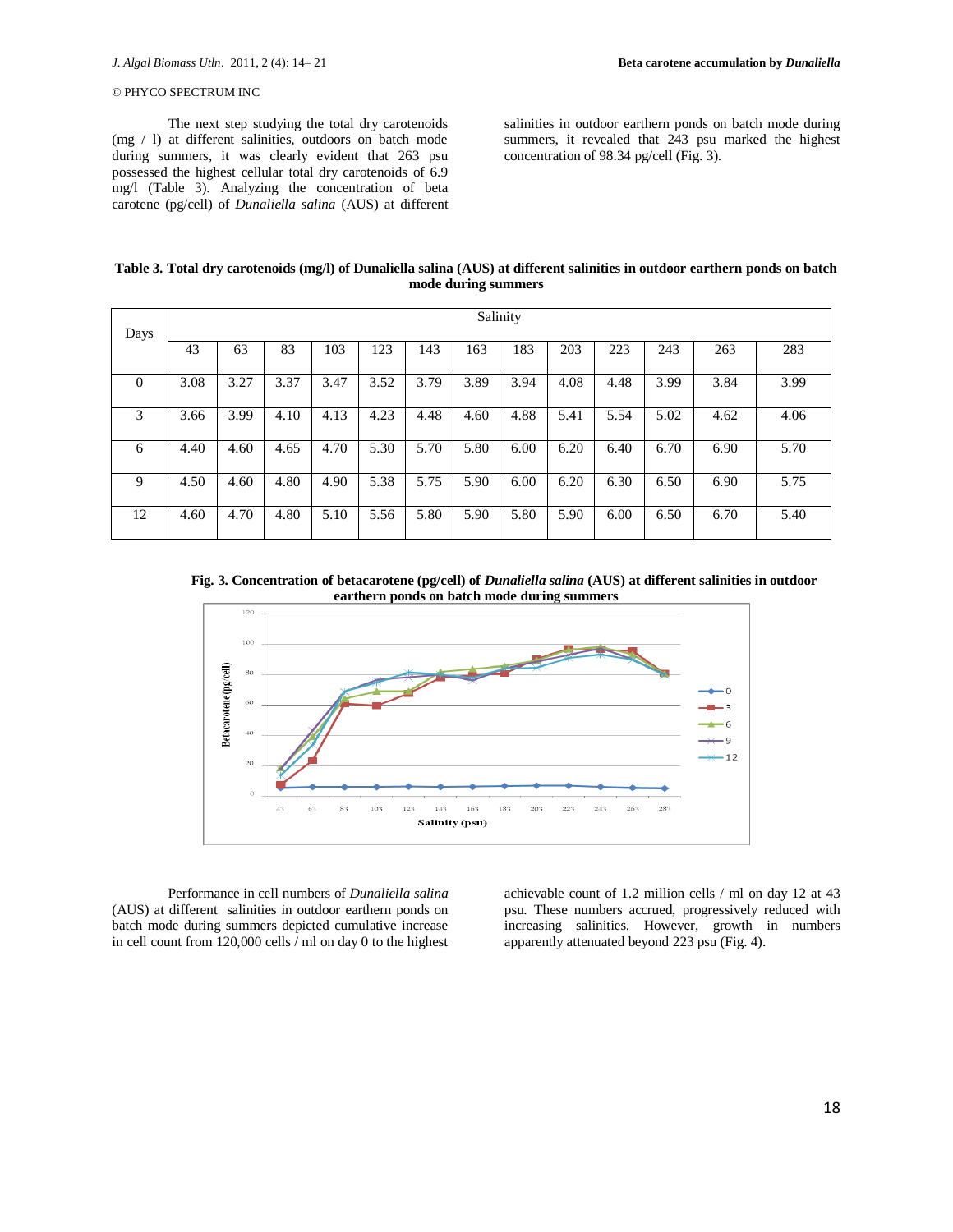



Instantaneous Growth Rate (IGR) of *Dunaliella salina* (AUS) at different salinities in outdoor earthern ponds on batch mode during summers proved responsive only at 143 psu as shown by the equation,  $Y = -0.026 \, \hat{X} + 0.3 \, \hat{r}^2 = 0.941$ 

Doublings per day (DPD) of *Dunaliella salina* (AUS) at different salinities in outdoor earthern ponds on batch mode during summers was found steady at 143 psu as shown by the equation,

 $Y = -0.037 X + 0.435 Y^2 = 0.954$ 

#### **Discussion**

The coastal areas of UAE includes several small shoals, islands, protected lagoons, channels and deltas, an inner zone of intertidal flats (where algal mats are welldeveloped) and broad areas of supra tidal salt flat designated as 'sabkha'. In a depositional environment like the sabkha, with strong evaporation, the pore waters become highly concentrated and are drawn towards the surface, causing the precipitation of evaporates – halite, gypsum, anhydrite etc. Futaisi, one of the group of barrier islands that stretches along much of the coastline from Ras Ghurab to the Dabbiya peninsula, lies in the lee of the barrier island of Bahrani, in a shallow sheltered lagoon al complex to the southwest of Abu Dhabi islands, five kilometres away. Around 10 kilometres long and 5 kilometres wide, Futaisi island has a mosaic of different coastal habitats including wind-blown sand and shell sands, wind-scoured rocky outcrops, sabkha (salt flats), intertidal flats and mangrove along a 30 kilometre shoreline. Zeuge (pleistocene carbonates) of quaternary period aeolianite

remnants with capping of marine strata and sediments are still evident.

The climatic condition for United Arab Emirates especially in the coastal island regions with up to 8400 hours of sunlight per year and a mild temperature regime with sea fanning breezes provided an excellent environment for mass production of beta carotene-rich *Dunaliella.* This is substantiated by results showing a sustained and significant cell growth and biomass during the summer season, with lag observed during winters.

Solar radiation provides the sole energy source for the autotrophic *Dunaliella*, for which irradiance represents a major and decisive factor influencing growth, as well as induction of beta carotene accumulation (Borowitzka, 1992). The availability of light in many instances limits the productivity that can be attained in an outdoor pond (Ben-Amotz and Avron, 1989). However, the relatively uniform incident irradiance throughout the year at Futaisi Island indicates that it should be possible to maintain significant productivity all the year, allowing uninterrupted use of the production facilities. The values for biomass productivity at different seasonal extremes in the 20,000  $m^2$  ponds studied support this view.

The productivity of outdoor micro algal cultures is also affected by some manageable parameters (eg. turbulence, depth, cell density or dilution cycles), an adequate combination of which allows better use of the incident sunlight, with a consequent effect on productivity (Richmond, 1986; Vonshak *et al*., 1982).

In outdoor micro algal culture, all incident light energy is absorbed in the photic zone, the upper 1-3 cms of the cell suspension. Deeper cultures would not result in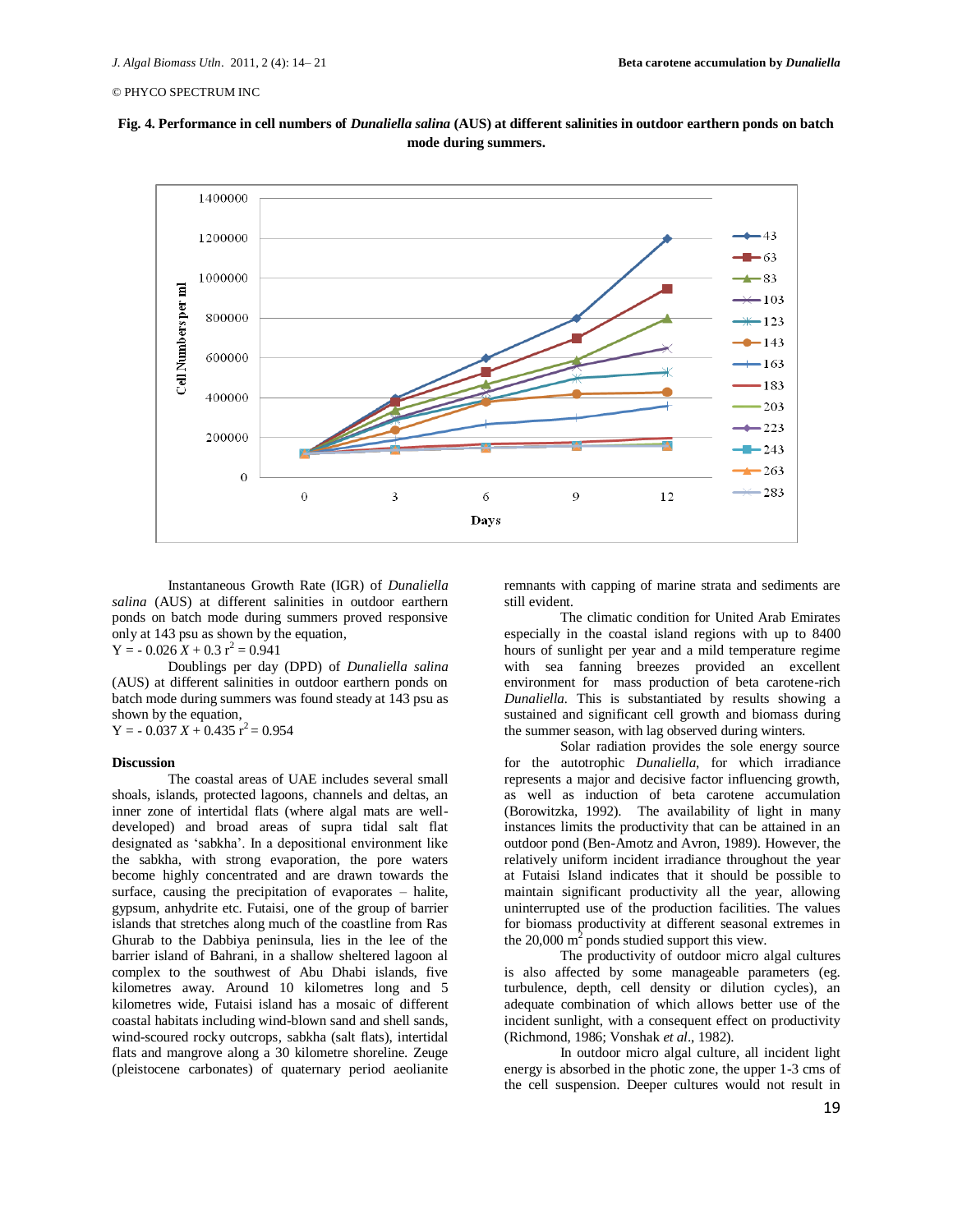impossible to maintain a uniformly smooth pond bottom to operate at small depth values; In practice, most commercial *Dunaliella* ponds have a depth of between 10 and 20 cms (Ben Amotz, 1999). In the farm under study presently at Al Futaisi Island, the  $20,000 \text{ m}^2$  pond was operated at 20 to 30 cms depth all through the year. Temperature of culture pond showed a marked rise during summers and a notable

reduction during winters (Fig. 5).

# © PHYCO SPECTRUM INC

higher productivity (Ben-Amotz andAvron 1989). Productivity depends not only on the total irradiance impinging on the culture surface, but also and more importantly, on the amount of energy available at the cell level (Richmond, 1996). The best results in summer were obtained for 30 cms depth and for winters at 20 cms depth.

Nevertheless, in the operation of large scale ponds, engineering restrictions make it essentially

**Fig. 5. Average monthly pond culture temperature throughout the year during study period.**



Cell density also represents a basic parameter in<br>determining the production of photoautotrophic mass the production of photoautotrophic mass exerting far-reaching effects on the general performance and productivity of the cultures. The Australian strain studied outdoors in UAE showed a maximum cell density of 1.2 million cells / ml on day 12 at 43 psu., but performed maximum accrual of 2.9 x  $10^6$  cells ml<sup>-1</sup> at day 12 indoors in flask cultures in Kuwait at 45 ppt (Abu Rezq *et al*., 2008). For a given set of conditions, there is an optimum value of population density which yields the highest output rate (Chini Zittelli *et al*., 19965; Richmond, 1992). Cell density is especially relevant, since its adequate manipulation represents the best way of modifying the amount of light available for each cell in the culture (Vonshak *et al*., 1982). Cell mixing velocity in the present  $20,000$  m<sup>2</sup> ponds is subject to wind-aided crest / trough rippling effect on surface.

The results obtained by Abu Rezq et al., 2010 regarding the growth rate of *D. salina* (Australian) cultured at different light intensities  $(10 \text{ and } 18x10^3 \text{ lux})$  showed that growth also increased with increasing light intensity, indicating that this alga prefers high light intensity to low light intensity producing up to  $3.79x10^6$  cells ml<sup>-1</sup> at  $18x10^3$ lux and only up to  $2.40 \times 10^6$  cells ml<sup>-1</sup> at  $10 \times 10^3$  lux. As the same Australian strain was brought to Abu Dhabi by the senior author (MRK), similar behavior was repeated at outdoors too in the present study. Australian strain performed better in flask culture growth at 50 psu than 200 psu in Kuwait (Abu-Rezq et al., 2009). The same behavior

was repeated outdoors in UAE with the same Australian strain.

In our  $20,000$  m<sup>2</sup> pond facility (Plate 2), the population density at a carotenogenic salinity of above 200 psu staggered at 0.16 million cells / ml. However, at lower salinities (<200 psu), there is an obvious penalty of lower dry carotene / cell, but with good cell numbers. Supra higher salt concentrations registered higher dry carotene per cell but witnessing a serious cut in cell numbers. Higher residence time of 10 days during winters, though effected seriously higher nitrogen starvation, did not appreciably increase the dry carotene / cell. Detention time less than 10 days did not accelerate cell growth during winters. In the present study, summer harvestable dry cell crop productivity of 0.31  $g / m^3$  / day was observed without paddle-wheel agitation but relying on natural wind ripples. In Southern Spain, with paddle-agitated cultures, an average annual productivity of 1.65 g (dry wt)  $m^{-2} d^{-1}$  was estimated for *Dunaliella* biomass, being that for betacarotene of about 0.1 g m<sup>-2</sup> d<sup>-1</sup>. The production scale attempted here in this study is comparable to that of a commercial open unmixed earthern pond facility. However, further research is wanting for the smooth line optimization of operating conditions.

### **References**

Abu-Rezq, T. S.; Al-Hooti, S. and Jacob, D.A. 2009. Experiments on the culture of *Dunaliella salina* for induction and extraction of *β*-carotene. Kuwait Institute for